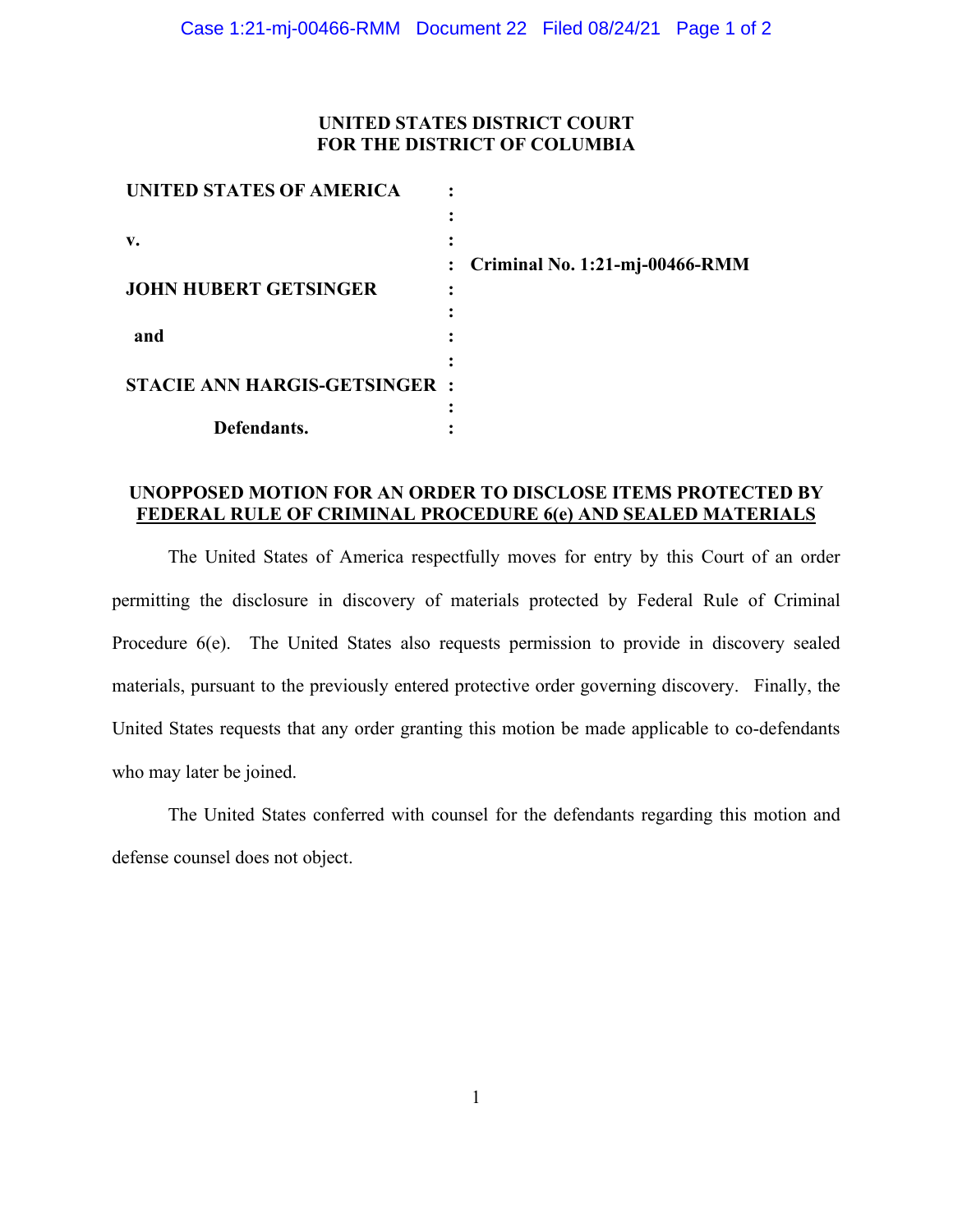# Case 1:21-mj-00466-RMM Document 22 Filed 08/24/21 Page 2 of 2

WHEREFORE, the United States respectfully requests an order authorizing the disclosure

in discovery of the materials described above.

Respectfully submitted,

CHANNING PHILLIPS Acting United States Attorney D.C. Bar No. 415793

By: /s/ Anthony L. Franks ANTHONY L. FRANKS Missouri Bar No. 50217MO Assistant United States Attorney Detailee – Federal Major Crimes United States Attorney's Office for the District of Columbia Telephone No . (314) 539-3995 anthony.franks@usdoj.gov